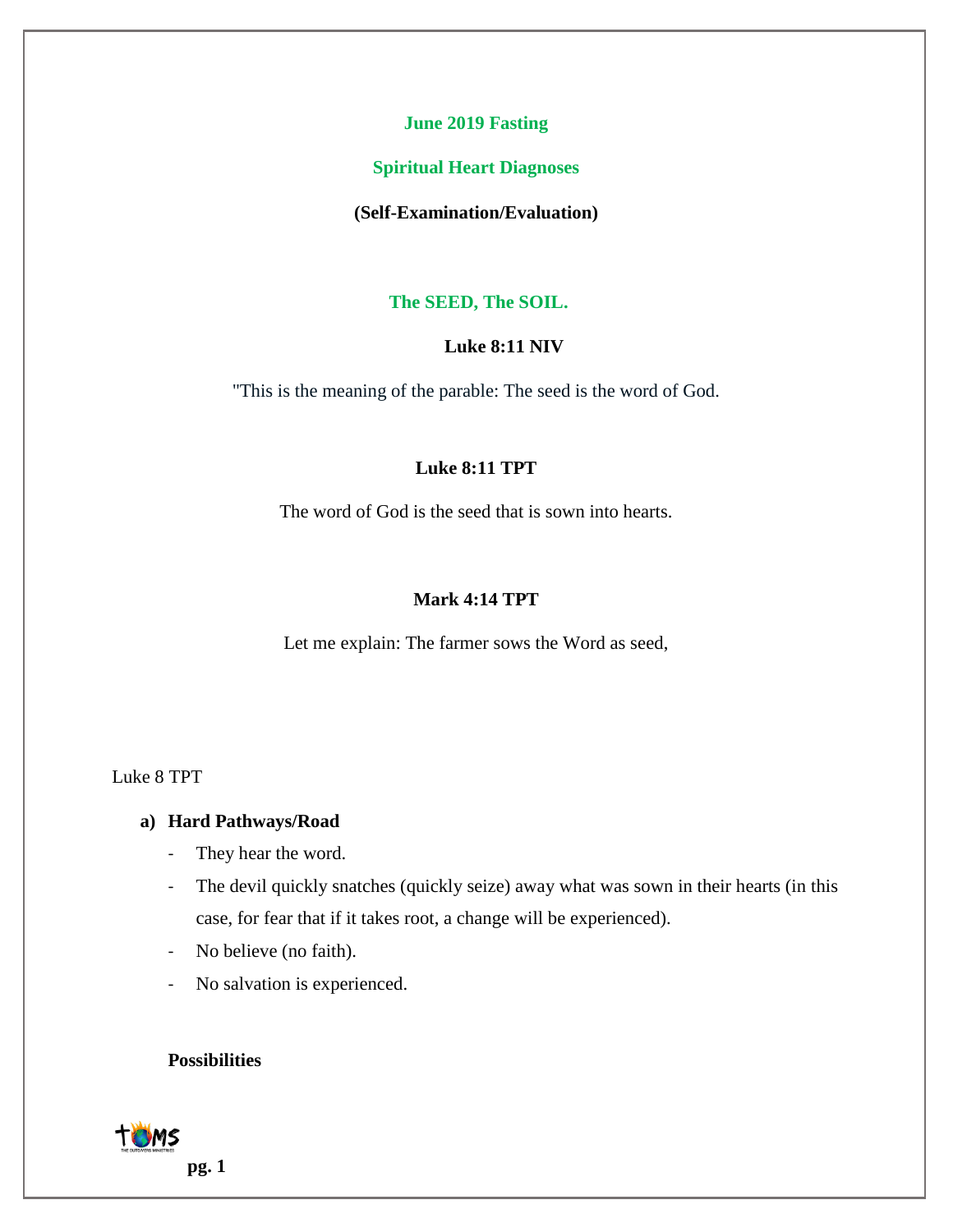- Their initial response is indifference.
- The word was not received with joy.
- There was no understanding, so the information did not stick.
- No roots where developed

### **Time Frame**

- The time frame between receiving and believing was intercepted by the devil. It should not take long to believe; however, we are told that faith comes by hearing and hearing the word of God (Romans 10:17).

# **b) Gravel**

- They initially respond to the word with joy (enthusiasm).
- Two factors prevented the seed from taking root (a season of harassment of the enemy **and** difficulty come to them).
- They whither and fall away.
- They have no root in the truth.
- Their faith is temporary.

### **Possibilities**

- $In consistent joy can be sustained. Their initial response was joy however, was not.$ sustained. Possibly because there was no one to stand with them.
- Impatience (a season of harassment of the enemy **and** difficulty came to them). Meaning, the word was the target, therefore, if they patiently endured, the season would have past and they will come out victorious.
- They knew the truth but were not established in it and of course that caused their faith to be temporal.

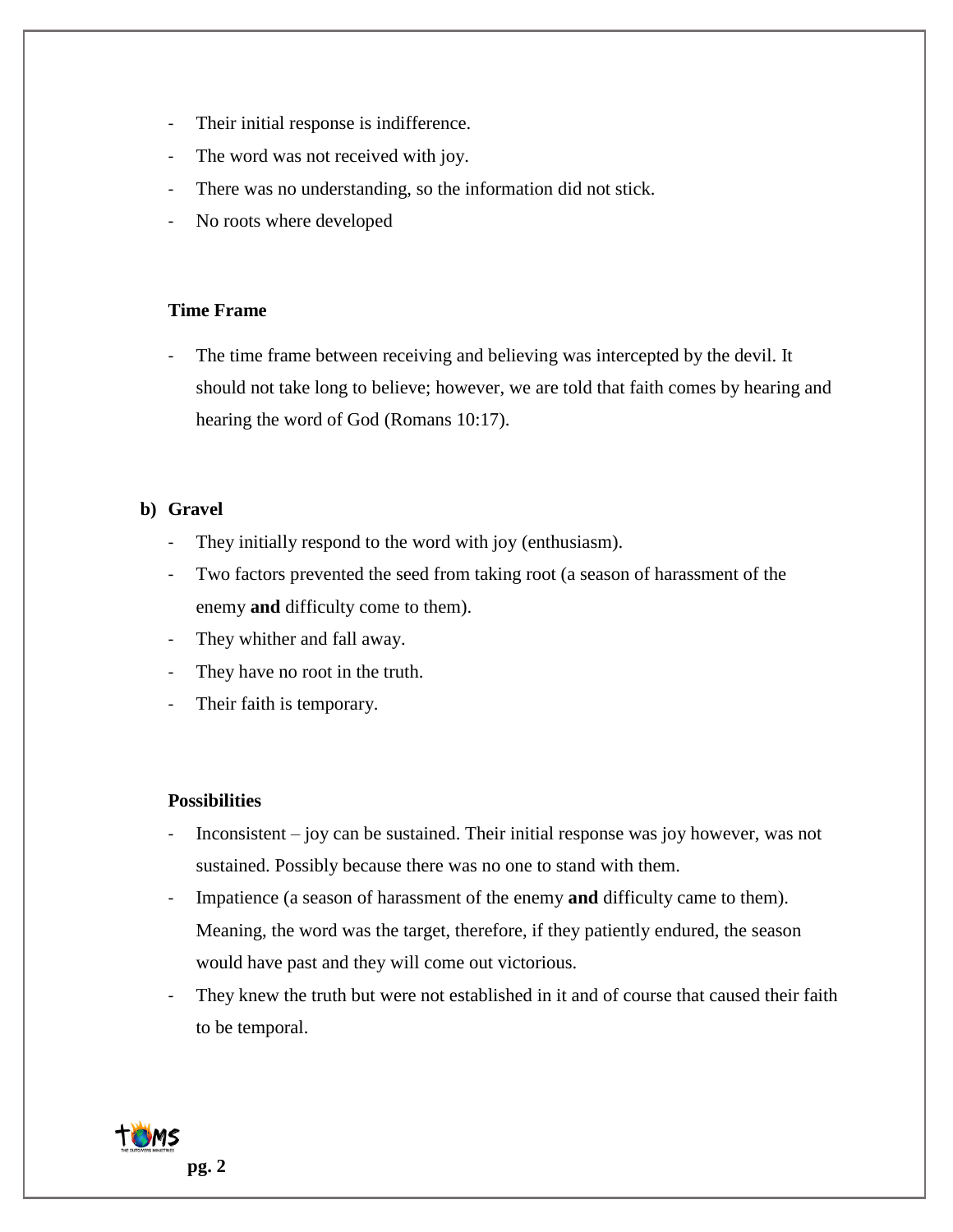### **Timeframe**

- The timeframe of joy (enthusiasm) was short lived.
- The timeframe of the enemy's harassment and life's difficulty could not be endured.
- The timeframe needed to be established in the truth was compromised possibly because of the enemy's harassment and life's difficulties.
- Faith was temporal, not permanent.

# **Noteworthy**

\*The first two soils that received the word, among many things, was attacked by the devil. Not the case with the third and fourth.

### **c) Weed**

Their growth is quickly choked off by 1) their own anxious cares, 2) the riches of this world, and 3) the fleeting pleasures of this life.

\*Weeds are like leeches. They suck the life out of you.

- This is why they never become mature and fruitful.

### **Possibilities**

- There is some growth, however, not progressive due to the 3 factors (anxiety (worrying about tomorrow), worldliness (making money), and pleasure (having fun)).
- Lacking in spiritual pillars (foundational teachings).
- Lacking in persistence (their growth is quickly choked off by...)
- The enemy is not the major factor, however, the inability for one to sit under the tutelage of the word in order to be transformed.
- Possibly "seen" the kingdom but have not "entered". Spiritual maturity and fruitfulness are kingdom qualities.

### **Timeframe**